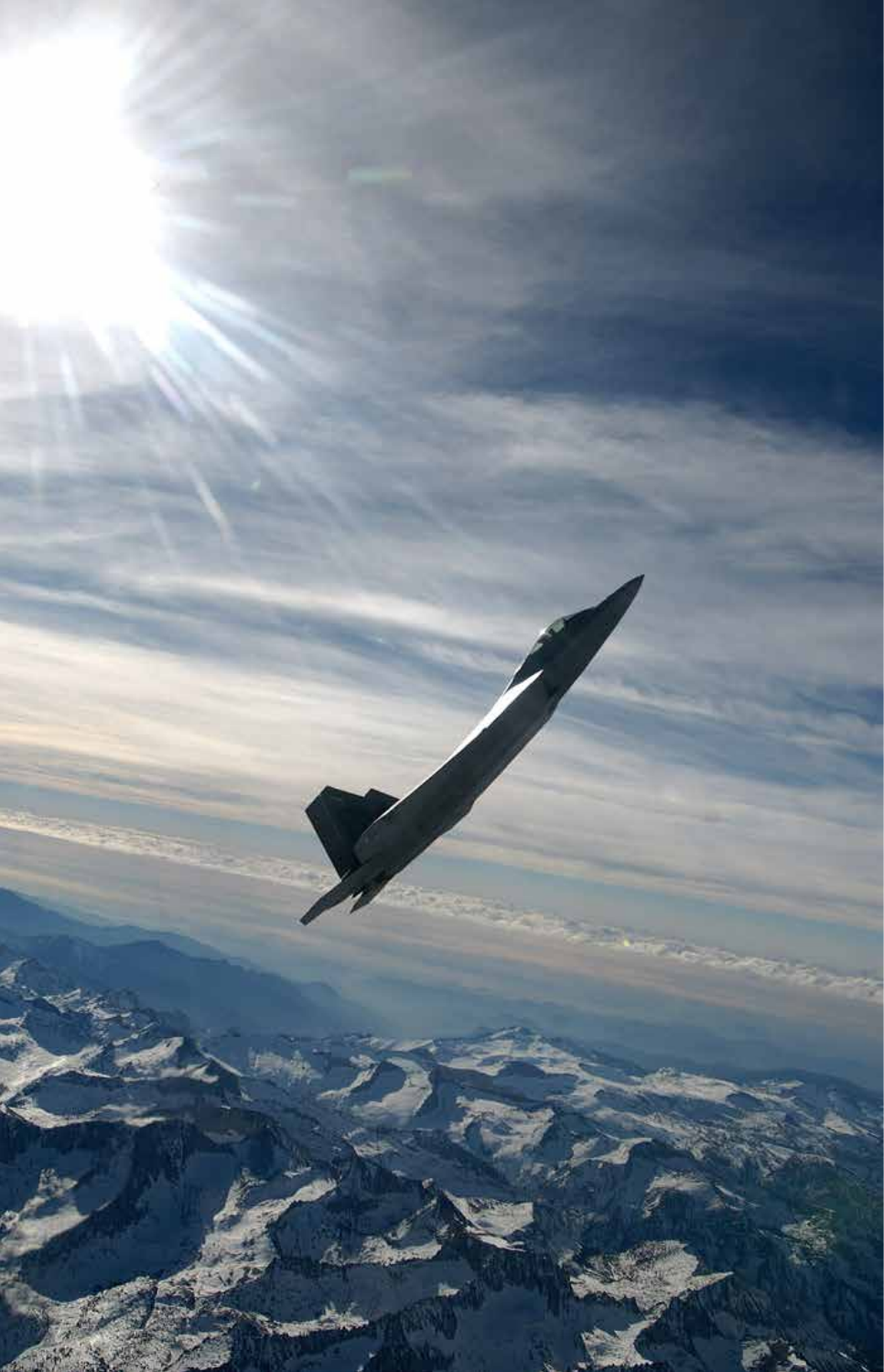How DARPA has organized itself for innovation bears lessons for the U.S. economy that are more useful than the innovations themselves.

## All That DARPA Can Be

*William B. Bonvillian*

S World War II proceeded toward its<br>second year and the U.S. production<br>machine began to ship "Lend-Lease"<br>war supplies to Britain, an enduring transfer second year and the U.S. production machine began to ship "Lend-Lease" war supplies to Britain, an enduring transfer was occurring in the opposite direction. In August 1940, British science leader Henry Tizard landed in Halifax and took a train to Washington, leading a small scientific team on a multi-month mission. In a suitcase they carried perhaps the most critical technology of the war: an early prototype of the microwave radar.

As important as the technology was, the innovation organization model that produced it turned out to be more important still. An American team led by industrial organizer and technologist Alfred Loomis and reporting to Vannevar Bush, FDR's science czar, not only replicated the technology but also grasped—first at MIT's Rad Lab and later

**William B. Bonvillian** *directs MIT's Washington Office. He teaches on the adjunct faculty at Georgetown and Johns Hopkins-SAIS and co-authored, with Charles Weiss of Georgetown, a new book out in September,* Technological Innovation in Legacy Sectors *(Oxford University Press), which he drew on here. He is indebted to his co-author for numerous insights behind this article.*

*Joe McNally/Getty Images*

oe McNally/Getty Images

at Los Alamos—the organizational lessons: form critical innovation institutions; organize them on an "island/bridge" model; create a thinking community; and link technologists to operators.

Thirteen years after the end of the war, these lessons were translated directly into the Defense Advanced Research Projects Agency (DARPA), perhaps the most successful Federal R&D agency in U.S. history. DARPA's achievements are legendary, but not as well understood as they might be. DARPA's fame rests in its having innovated in "frontier" technology sectors like information. But its greatest importance, in the past and prospectively, may lie instead in its bringing innovation to a certain "legacy" sector: the U.S. military bureaucracy.<sup>1</sup>

The Defense Department is once again poised at the technological brink: Its last major technological thrust in the 1980s and 1990s, which led to precision weapons, drones, and stealth, is rapidly being replicated by potential competitor nations. Its senior leadership recently announced that it seeks a new generation of "technology offsets" to keep the U.S.

<sup>1</sup>See William B. Bonvillian and Charles Weiss, *Technological Innovation in Legacy Sectors* (Oxford 2015), pp. 119–34.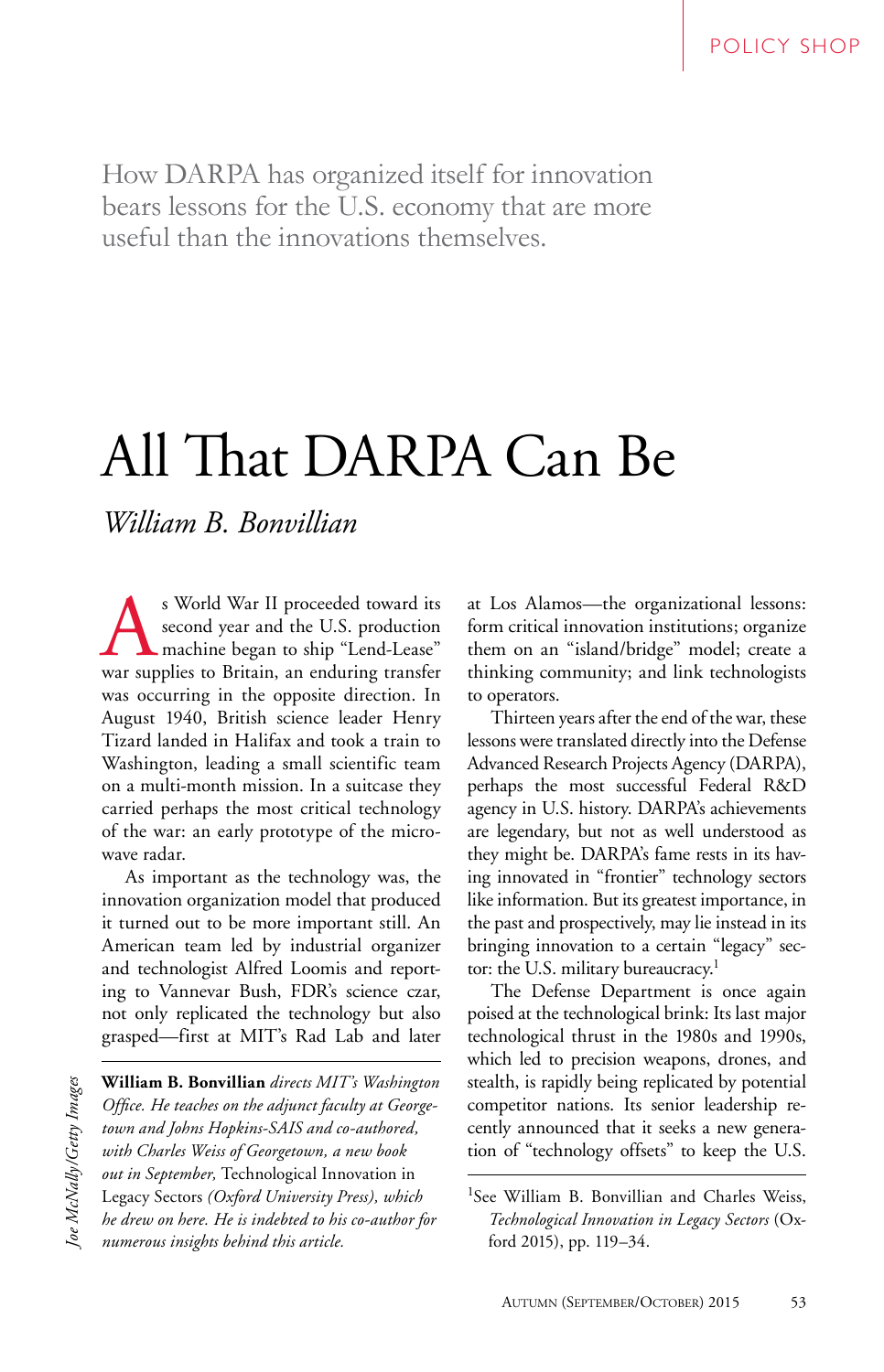edge.2 Within the five-sided fortress, needed new technologies are bound to face resistance, so a first-rate innovation organization model is essential to preserving U.S. military-technical superiority.

This kind of innovation—in human social software as opposed to mere machines—is bound to be more difficult. Launching it will be contested by vested interests appealing to arguments from authority. Legacy sectors constitute most of the U.S. economy, as it happens, cluttering the landscape of innovation in energy, medicine, education, transportation, manufacturing, and agriculture with entropy. If we can clone the DARPA organizational genius, and the system of innovation actors it is part of, to transform the U.S. military bureaucracy, that might lead the way toward transforming a great deal more.3

To put DARPA in perspective, we need to lay out briefly the five models for how innovation is organized in the United States. The most familiar model, evolved in the immediate postwar era, is the *pipeline*, or linear, model, developed by Vannevar Bush. Basic government-sponsored research operating at the frontiers of knowledge, largely in partnership with major research universities, leads to applied research and development, which in turn leads to invention, prototyping, and finally innovation and corresponding broad commercialization or deployment. While this process wasn't really linear (technology influenced science as well as the other way around), "pipeline" is still the term associated with this technologypush approach. It is a model where government provides a major initial input through basic research funding, but has a very limited role thereafter, and so constitutes an inherently disconnected model, with researchers separated from industry implementers.

The second model is that of *induced innovation* explored by economist Vernon Ruttan. Here technological innovation responds to changes in the market, generally to market niche opportunities and price signals. It is typically industry led. New products often arise through modifications of existing technologies to meet new market needs. It is a "technology pull" model, in which incremental advances occur far more often than major breakthroughs emerging from basic research.

The third model, a variation of the first, can be called the *extended pipeline*. In this model, government, in the form of the U.S. Defense Department, funds both the early stages of research and follow-on stages: development, prototyping, product design, demonstration, testing, and implementation. It also serves as the initial market. The internet, for example, came about this way, as did various aspects of innovation in aviation, electronics, space, nuclear power, and computing—in other words, most of the major technology innovation domains of the late 20<sup>th</sup> century. The spread from Defense Department auspices to the market was facilitated by the fact that many corporations (in the aerospace or early computing industries, for example) participated in both national defense and other sectors. In recent decades this model has migrated from defense to commercial space services, among others. At the same time, Federal R&D expenditures have lagged, or this migration might have expanded still further.

The fourth model, *manufacturing-led* innovation, describes innovations in both production processes and technologies that emerge from experience and expertise in manufacturing, typically augmented by R&D closely integrated with the production process. Production, particularly the initial production stage, can be highly innovative; this is where product design is completed and a new technological advance is reworked and rethought until it becomes a product that can be made at scale and meet a market need. It involves extensive and creative engineering; the original innovation and the scientific and technological learning behind it is often completely reworked. Japan's economic success through the creation of a quality manufacturing system in the 1970s and 1980s

<sup>2</sup>Charles Hagel, *The Defense Innovation Initiative*, Department of Defense, November 15, 2014; Frank Kendall, *Long Range Research and Development Plan (LRRDP) Direction and Tasking*, Department of Defense, October 29, 2014.

<sup>3</sup>See William B. Bonvillian and Richard Van Atta, "ARPA-E and DARPA: Applying the DARPA Model to Energy Innovation", *Journal of Technology Transfer* (October 2011).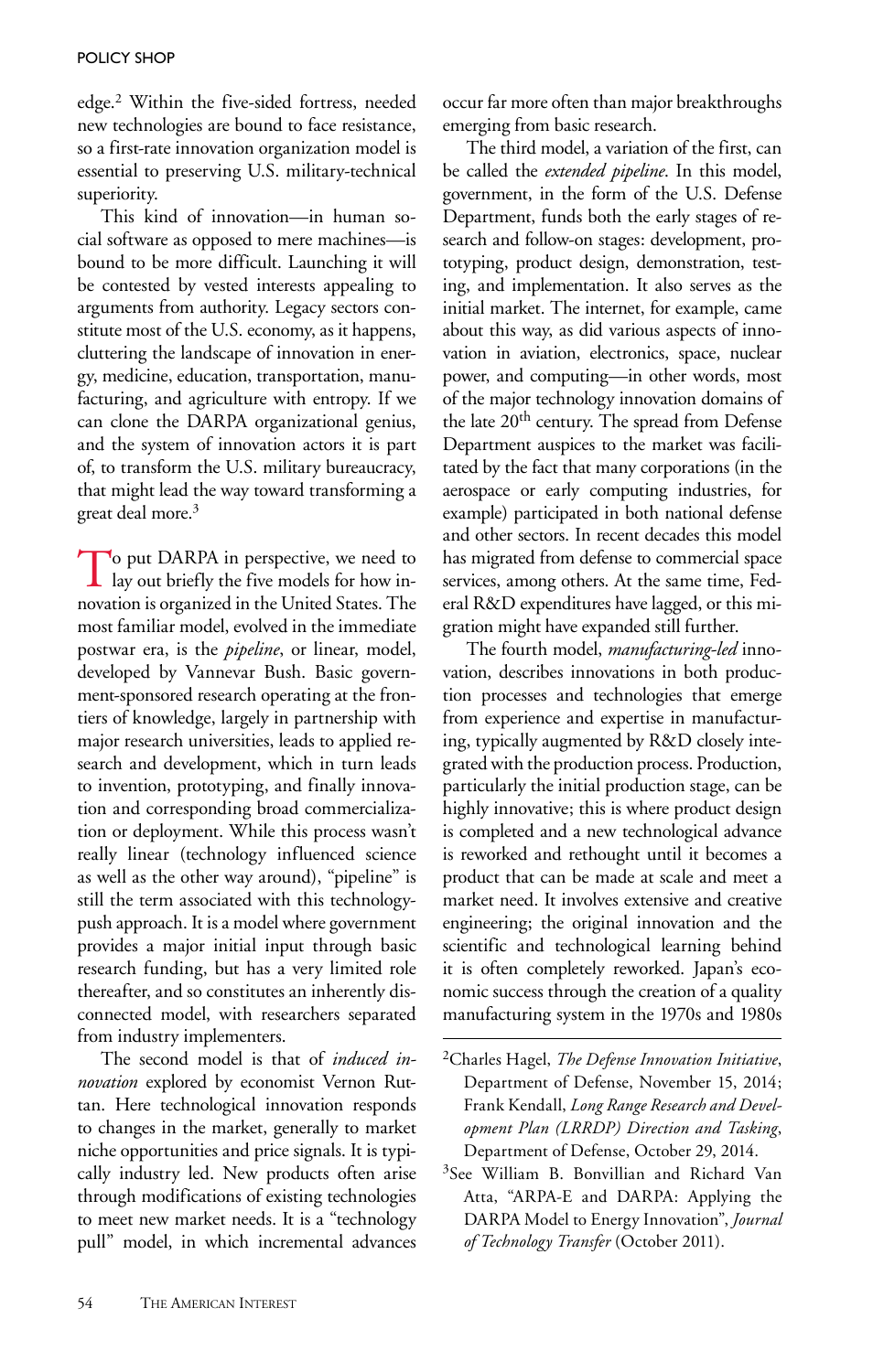demonstrated the importance of this stage.

These four models exist and already work with varying degrees of efficiency. The fifth model, the *innovation organization* model, is a conceptual framework that includes the other four and builds on them. Its essence is that innovation requires not only technology supply and a corresponding market demand, but also organizational elements that align and link the two. The focus in the science policy literature is on idea creation; detailed evaluation of implementation is largely ignored. This is a problem, especially in legacy domains of the economy. Frontier innovation need not confront a phalanx of inertia and habit; by definition, legacy innovation must. This means that to design and implement a successful innovation model, we must include the full innovation ecosystem in our thinking. That, in turn, requires including not just science and technology aspects but also culture and social structures, broadly defined.

The innovation organization model, then, moves beyond the institutional "linkage" idea of the extended pipeline model to embrace a series of elements that connect public and private sectors, from research through production. It merges aspects of pipeline and induced innovation, radical and incremental, and it seeks to overcome structural barriers to innovation, particularly relevant to legacy sectors, through change agents: institutional and individual actors whose purpose is to push innovation through the sector barriers at each innovation stage.

With this we come back to DARPA: While it fits historically with the "extended pipeline" model, it has also developed features that have enabled it to innovate in the legacy defense sector. The emerging outline of an overall "innovation organization" model will be crucial as the Office of the Secretary, DARPA, and their allies embark on a new innovation strategy for "technology offsets." This new task will illustrate key features of the innovation organization model—just what we need to reduce entropy in all our legacy economic sectors, not just defense, and increase synergy, creativity, and productivity.

There is an obvious rule functioning here: no innovations, no innovation system. Innovation entrepreneurs require not only an

understanding of the overall system for its development; innovation also requires genuine new ideas with some sort of practical application. The "front end" of the innovation system is thus a necessary but not a sufficient element of innovation success and, ironically perhaps, it is a harder necessary element to bring about in legacy sectors than in out-of-the-blue frontier innovation. It means, in particular, that we must find ways to move beyond the "valley-ofdeath" stage between research and late-stage development—so-called because it is the place where many efforts go to die.

Consider, for example, the F-35 program. The prototypes developed at the Lockheed-Martin Skunk Works involved at least two significant innovations: qualitatively enhanced low-observable technology, and dramatic information science adaptations to a range of functions. The research stage went well, and the late-stage development of the entire platform has come around—but the middle stages were excruciating, in part because that required connecting the machines to the people who needed to be able to use them (both individual pilots and larger ensembles of operators). Innovation requires *connected* science and technology linkages between innovation stages and the actors engaged with them. We must combine aspects of pipeline, induced, and the other innovation models into what Avery Sen and others call *transformative innovation.*

This transformational task of innovation for both frontier and legacy sectors will always depend on the front end of an innovation system—by definition for frontier sectors, but often enough for legacy sectors too. For example, in health care, incremental advances in electronic medical records could lead to dramatic improvements in efficiency (assuming we can figure out how to apply the data this will provide), but breakthrough medical devices and nano-scale drug delivery based on genomic assessments can also generate significant advances. Marrying different but simultaneously developing improvements puts a huge burden on the human organizational elements trying to apply the innovations. Similarly, in the energy sector, "smart" devices are evolving incrementally for the electric power grid, but breakthroughs in power electronics are needed, as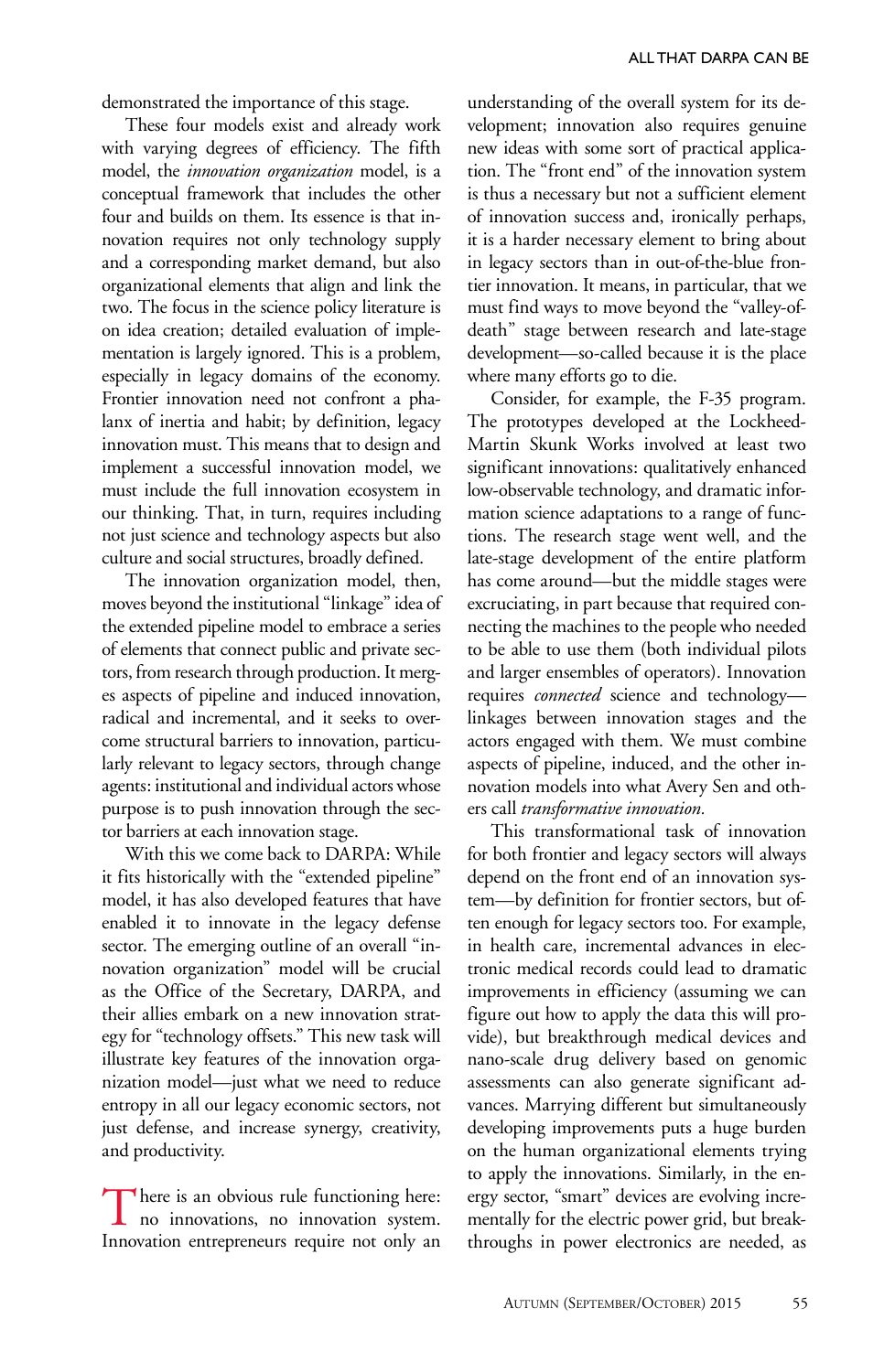well—and again, the organizational elements, complete with the regulatory and politics aspects they bring, represent an overarching challenge in part because there is no convening platform where all the organizational elements can plan together or transact business with each other as a unified function.

We know, thanks to DARPA and many people who have studied it, how to stimulate the front end. It requires four tasks.

*1) Form critical innovation institutions.* If R&D is not being conducted at an adequate scale by talented research teams, innovations will not emerge. But talent alone is not enough; talent must operate within institutional mechanisms capable of moving technology advances from idea to innovation. C*ritical innovation institutions* represent the space where research and talent combine, where the meeting between science and technology is best organized. Arguably, there are critical science and technology institutions that can introduce not simply inventions and applications, but significant elements of entire innovation systems.

This is where DARPA takes center stage, with its history of attracting outstanding research talent and of spurring remarkable technology advances. In promoting innovations, it has long played within both frontier sectors, through its role in the information technology wave, and the defense legacy sector, through its role in such defense advances as precision strike and unmanned aerial vehicles. As the most successful U.S. R&D agency operating in the innovation space, and because it represents more of a "connected science and technology" approach than other agencies, our initial focus is on lessons that can be learned from the characteristics of the DARPA model.

Formed in 1958 by President Eisenhower to provide more unified defense R&D in light of the separate, stove-piped military services' space programs that had helped lead to America's Sputnik failure, DARPA became a unique entity, aimed at both avoiding and creating "technology surprise."4 In many ways, DARPA directly inherited the *connected science and technology* (linking science research to implementation stages) and *challenge* (pursuing major mission technology challenges) organization models of the Rad Lab and Los Alamos projects. Building on the Rad Lab example, DARPA built a deeply collaborative, flat, close-knit, talented, participatory, and flexible system, oriented to breakthrough radical innovation. Its challenge model for R&D moved between fundamental and applied, creating connected science and technology and linking research, development, and prototyping with access to initial production. In other words, it followed an innovation path, not simply a discovery or invention path.

However, innovation requires not only a process of creating connected science and challenges at the *institutional level*; it also must operate at the *personal level*. People, not simply the institutions where talent and R&D come together, are innovators. At the same time, because innovation is more complex than the earlier stages of discovery and invention, it requires "great groups", not simply individuals.<sup>5</sup> Unlike other Federal R&D agencies, DARPA has attempted to operate at *both* the institutional and personal levels. It became a bridge organization connecting these two institutional and personal organizational elements.

At the heart of the DARPA rule set is what Tamara Carleton has termed a "technology visioning" process, using a "right-left" research model: Its program managers contemplate the technology breakthroughs they wish to emerge from the right end of the innovation pipeline, then go back to the left side of the pipeline to look for proposals for the breakthrough research that will get them there.<sup>6</sup> As noted, it uses a challenge-based research model: seeking research advances that will meet significant technology challenges. It looks for revolutionary breakthroughs that could be transformative of a technology sector.

All of these elements infuse a process where agency program managers develop a vision of a

<sup>4</sup>Discussion drawn from Bonvillian, *The Connected Science Model in 21st Century Innovation Models* (National Academy Press, 2009), pp. 207, 209, 215.

<sup>5</sup>Warren Bennis and Patricia Ward Beiderman, *Organizing Genius* (Basic Books, 1997).

<sup>6</sup>Carleton, *The Value of Vision in Technological Innovation* (Stanford University dissertation, 2010).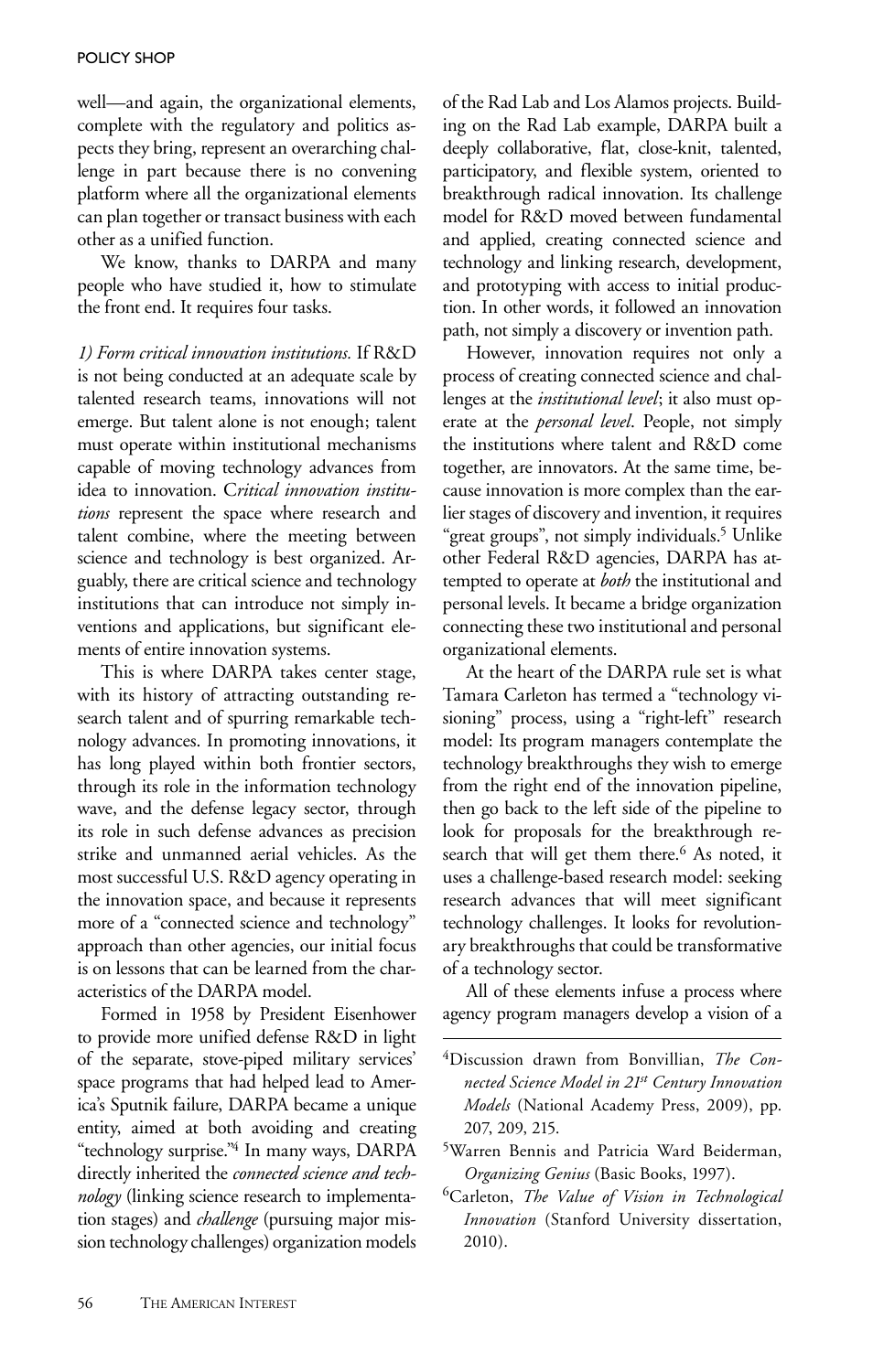technology advance that could be transformative, then work back to understand the sequence of R&D advances required to get there. If these appear in range of accomplishment, DARPA has processes that allow rapid project approvals by agency directors. This technology visioning process is very different from the way industry undertakes step-by-step downselection of technology options, known as the "stage gate" process, in which budget and market gain are factors used to select which incremental advances to pursue.7 The visioning process is also very different from the methods used by other Federal R&D organizations, which place more emphasis on research for its own sake. In the context of attempting to bring innovation into legacy sectors, the visioning process may be particularly apt.

*2) Use the Island/Bridge Model.* Warren G. Bennis and Patricia Ward Biederman have argued that innovation requires locating the innovation entity on an "island" and protecting it from "the suits", the bureaucratic pressures in larger firms or agencies that too frequently repress and unglue the innovation process.8 But there must also be a "bridge"; the innovation group must be strongly connected to supportive high-ranking decision-makers who can press the innovation forward, providing the needed resources. Sen has argued this is a foundational innovation model.<sup>9</sup>

Island/bridge from the beginning has been a key to DARPA's success, and other innovative organizations use it as well. Lockheed's Skunk Works, and IBM's PC project have exemplified island/bridge at the industry level, severing innovation teams from interference from the business/bureaucratic side.10 Some of the ideas for this approach came from the way the British organized their wartime labs in the 1940s. While the Skunk Works and IBM PC groups also had strong bridges back to "mainland" decision-makers, Xerox PARC did not, and thus exemplifies the need for the bridge. DARPA exemplifies the island/bridge model at the Federal R&D agency level. It has initiated innovation in frontier sectors, particularly IT, where it operated largely outside the Pentagon's legacy systems, working with and helping to build emerging technology private-sector firms. It has also worked within the defense legacy system. It

has operated as an island there but has also used strong links with the Secretary of Defense and other senior defense leaders; these Defense decision-makers helped bridge technology advances from DARPA researchers to the implementing military services.

There are alternative models to island/ bridge. In the "open innovation" approach, firms drop reliance on in-house R&D labs and reach out to groups at other, often smaller firms (through acquisitions, technology licensing, or partnerships), or at universities (by linking to public-sector funded researchers at these institutions and licensing their work or creating collaborations).11 This is primarily, however, a tool for more mature firms that are facing global competition and are less able to afford in-house R&D, or for their rivals, who are attempting to out-compete them.

Robert Rycroft and Don Kash present a similar model but broaden it, arguing that innovation requires "collaborative networks" at a series of levels that must reach outside the organization for a kind of heightened R&D situational awareness. These networks can be less face-to-face and more virtual.12 Neither approach obviates the need for an originating

- 7See, for example, R. G., Cooper, S. J. Edgett, and E. J. Kleinschmidt, "Optimizing the Stage Gate Process", *Research Technology Management* (August 2002).
- 8Bennis and Biederman*, Organizing Genius,* p. 206.
- 9Avery Sen, *Transformative Innovation: What 'Totally Radical' and 'Island-Bridge' Mean for NOAA Research*, Dissertation, George Washington University, March 2014.
- 10Ben Rich, *Skunk Works: A Personal Memoir of My Years at Lockheed* (Little Brown/Back Bay Books, 1996); Michael A. Hiltzik, *Dealers of Lightening: Xerox PARC and the Dawn of the Computer Age* (Harper Collins, 1999); James Chposky and Ted Leonsis, *Blue Magic: The People, Power and Politics Behind the IBM Personal Computer* (Facts on File, 1986).
- 11Henry W. Chesborough, "The Era of Open Innovation", *MIT Sloan Review* (April 2003).
- 12Rycroft and Kash, "Innovation Policy for Complex Technologies", *Issues in Science and Technology* (Fall 1999).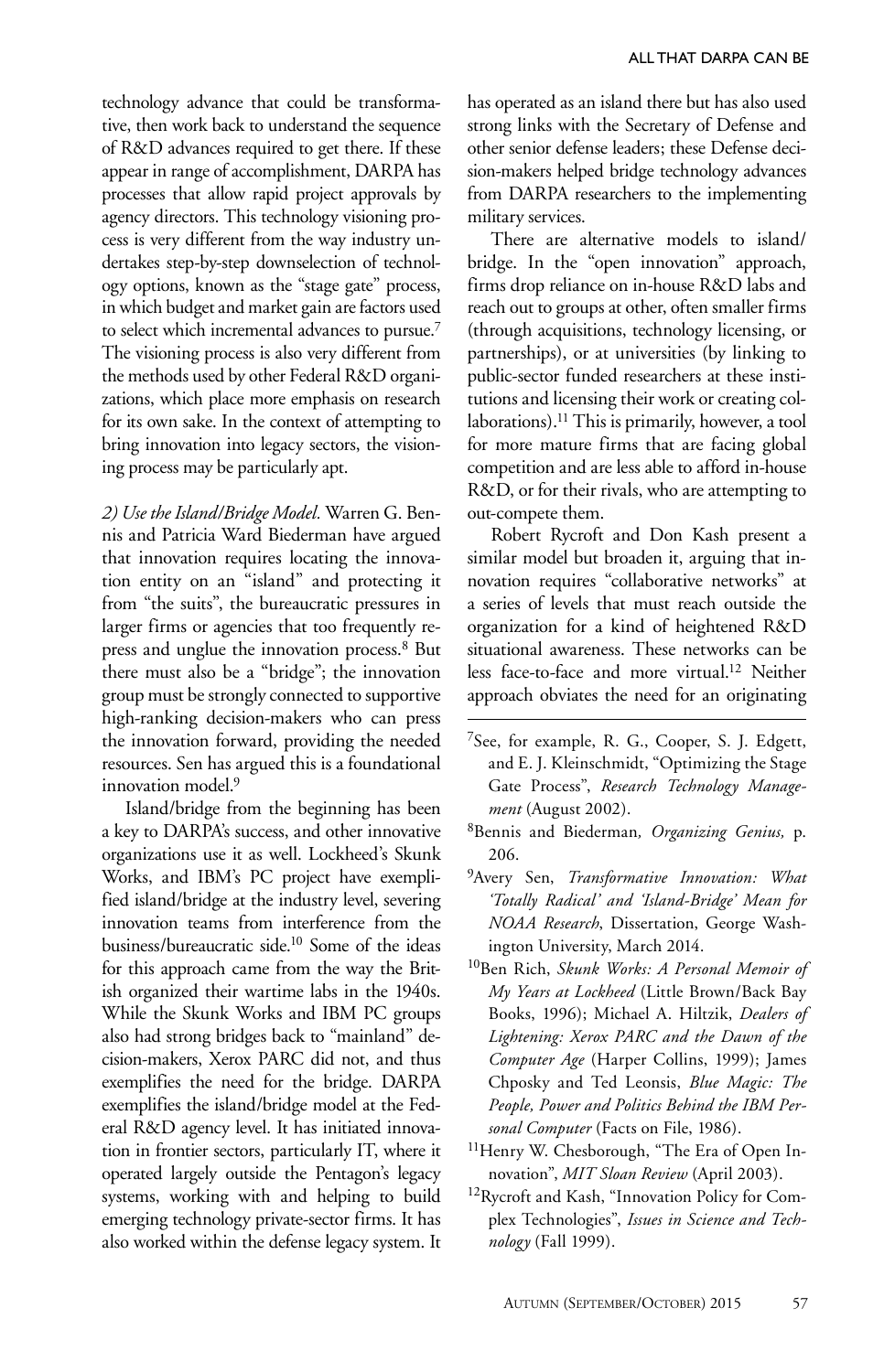innovation "great group" applying an island/ bridge approach.

*3) Build a Thinking Community.* A prerequisite for the ongoing success of the island/bridge is building a community of thought. In science, each contributor stands on the shoulders of others, building new concepts on the foundations of prior ones. Building a sizable "thinking community" has been key to DARPA's success as a source of contributing ideas, as well as talent and political support. Composed of multiple generations of DARPA program managers and researchers working in a field DARPA has supported, this community at its best becomes a group of change agents and advocates. Building a thinking community takes time, but ultimately it reaches a density and mass where ideas start to come faster and faster. For example, in the field of nanotechnology physicist Richard Feynman arguably initiated the community with a 1959 talk entitled "There's Plenty of Room at the Bottom." He urged work at the smallest scale, where quantum properties operate. In 1981 Eric Drexler published the first journal article on the subject, and by 2000 more than 1,800 articles using the term nanotechnology had accumulated, showing that a thinking community had formed and was generating advances at an accelerating rate.

*4) Link Technologists to Operators.* Another key organizational feature of successful innovation organizations involves connecting the technologists to the operators. This approach was perhaps first exemplified by the relationship between British scientists and military users in developing radar on the eve of World War II. But their success was also recognized and replicated by U.S. scientists and operators during the war.

DARPA then further exemplified the effort to link technologists with operators and transform operations in its work on major defense technology advances. Its work on personal computing and the internet, which shattered the arm's-length relationships in mainframe computing between technologists and operator/users, exhibits the same drive to produce technologies that connect with operators. DARPA's Tactical Technologies Office (TTO) is specifically designed to bring technologies into military tactical systems, using rapid prototyping to transition to air, ground, and naval operators.

Perhaps the most stunning aspect of DAR-PA's achievement is that it has done it all within a very conservative legacy system: the U.S. military. We could focus on the "stuff" DARPA has midwifed in computing and robotics. But DARPA would not have produced any*thing* innovative had it not operated according to an innovative *process*. So cloning DARPA for non-military purposes isn't about replicating "things" but rather its operations as an innovation organization. Put slightly differently, we need to be interested not in the picture (the output), but in the camera (the method).

Innovation doesn't just happen. Even if the el-<br>ements for a strong innovation system are asnnovation doesn't just happen. Even if the elsembled, someone or some entity must serve as the catalyst for change. These *change agents* can be persons or organizations. Change agents, like innovation itself, must operate at both the institutional and the personal, face-to-face level. As usual in human affairs, there is no substitute for leadership.

If the front end of the innovation system generally is a prerequisite to innovation in legacy sectors, then the concept of change agent is a requirement as well. So the innovation *system* needs strengthening, including through specific approaches cited here such as critical innovation institutions, island/bridge organization, thinking communities, and linking innovators to operators. But none of these steps alone will implement innovation, particularly in thorny legacy sectors, unless there are institutions and accompanying individuals prepared to act as change agents. Without such change agents, it is hard to see how innovations, particularly in legacy sectors, can emerge out of the innovation pipeline.

The core breakthrough technologies behind the Revolution in Military Affairs in the 1980s and 1990s illustrate that the defense sector has many of the attributes of a legacy sector: The military services resisted precision strike, stealth, and UAVs. Nevertheless, the Defense Department still found a way to put revolutionary technologies into place and bring on significant innovation. Unlike most legacy sectors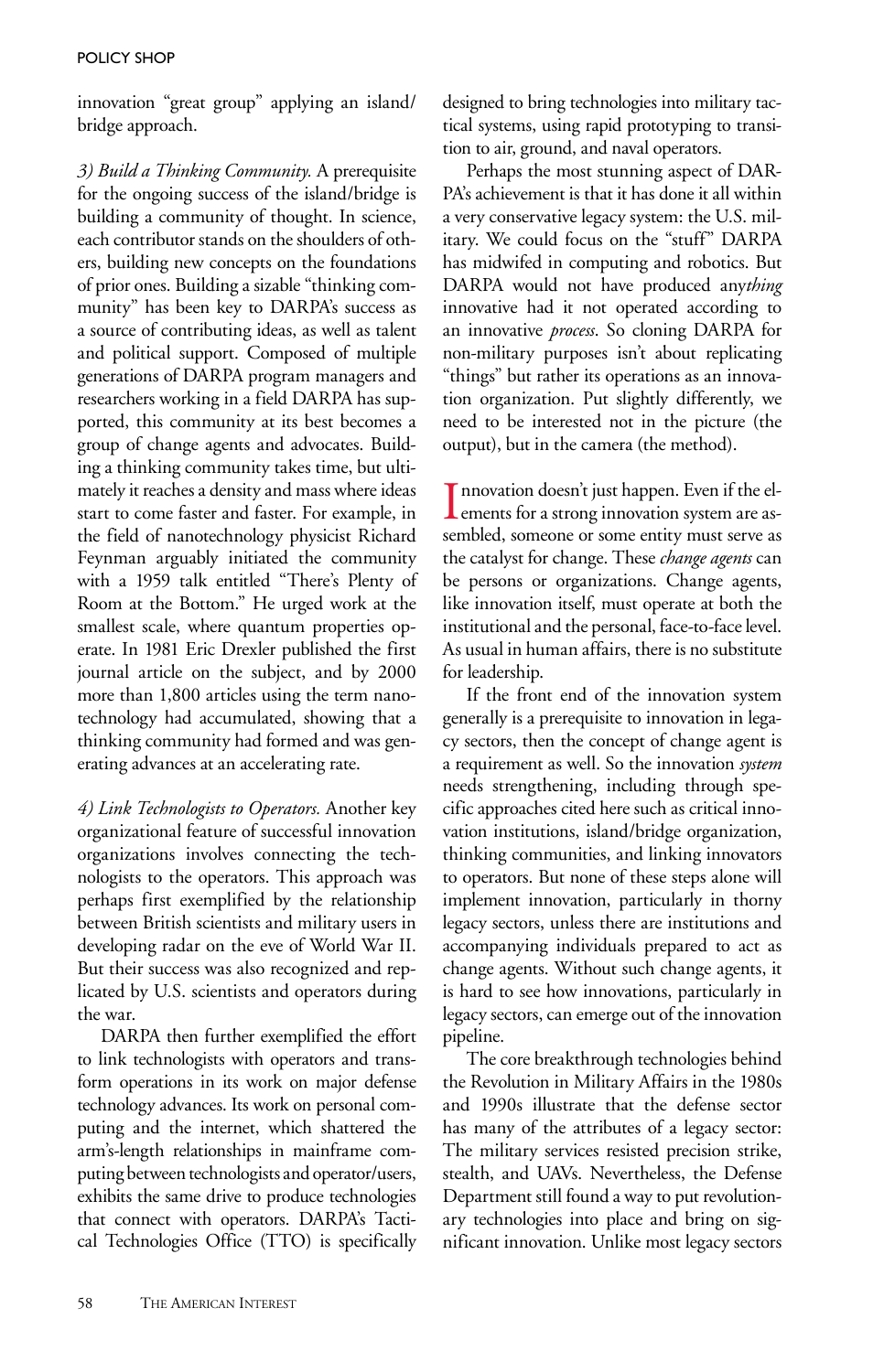where breakthrough and disruptive innovations languish, Defense actually implemented them. DARPA alone was not enough to press its advances into the military—it needed change agents, initially led by Defense Secretary Harold Brown and Undersecretary William Perry. If the ultimate question before us is how to create the functional equivalent of DARPA and its allies for other legacy sectors (health care, energy, education, and others), what does the history of Defense Department "offsets" approach tell us about how to do this?

*Stealth Aircraft:* Air superiority has been a fundamental U.S. defense doctrine since World War II.<sup>13</sup> However, by the late Vietnam War, Soviet air defense systems were making U.S. aircraft ever more vulnerable. This forced the Air Force to employ vast air armadas of mixedpurpose aircraft undertaking jamming and electronic countermeasures, chaff dropping, and radar attacks in order to protect the smaller number of aircraft that were actually undertaking the strike. As early as 1974, the Defense Department's office of the director of defense research and engineering (DDR&E) and DARPA began discussing the development of a "Harvey" aircraft (named after the invisible rabbit in the play and film) that would have a greatly reduced radar, infrared, acoustic, and visual appearance. A Lockheed engineer, Denys Overholser, found the "stealth" answer in a Russian basic research physics paper, DDR&E leaders Malcom Currie and then William Perry pushed the concept, and DARPA got to work on it.

Air Force leaders resisted, seeing limited value in slow and largely unmaneuverable aircraft; they had to be guaranteed that funding for their other aircraft programs would not be affected by the budget for stealth. Encouraged by Perry, Lockheed pushed ahead with the F-117; its performance against a Soviet-supplied air defense system in the Gulf War exceeded expectations. Only the combination of a *critical innovation institution* (DARPA), the *island/bridge* approach of protecting the innovators in DARPA and in Lockheed's Skunkworks but giving them a bridge back to top Defense Department decision-makers, a *thinking community* organized around the challenge, and the *linking of innovators and operators* (at DARPA, at Skunkworks and, when they came around, at the Air Force)

was able to overcome the legacy sector forces in the Pentagon. Change agents at the top of the Defense Department were critical.

*Precision Strike:* The mix of defense capabilities known as "precision strike" was a response to the confrontation between Cold War forces in Europe. Perry formulated precision-strike objectives as the ability to "see all high value targets on the battlefield at any time; make a direct hit on any target we can see; and destroy any target we can hit."14 Precision strike was at the core of what became known as the Revolution in Military Affairs (RMA); it grew in significant part from Perry's and Harold Brown's drive to develop technology "offsets" to Soviet advantages in numbers. While armies before the RMA had relied on the massed force of as many individual weapons as possible and a few overwhelming nuclear weapons, precisionstrike doctrine focused on the ability both to see and to select critical high-value targets and to cripple them rapidly in order to break down the enemy's operating capabilities, without inflicting major casualties on either side or significant civilian casualties. While the wars Clausewitz wrote about were between mass armies inflicting mass casualties on a massive scale, the RMA used precision strike to scale this way back.

To achieve precision strike required "joint" efforts between services. Air Force and Navy weapons systems would have to work in close coordination with Army systems, which is never easy when weapons procurement remains service-controlled. Again, each of the organizing rules cited above came to bear. The Defense Department's efforts began with DAR-PA working initially outside the service R&D systems, but required pressure from top DoD leaders acting as change agents to implement.

 $13$ Details on the three case studies here are in, Richard H. Van Atta, Alethia Cook, Ivars Gutmanis, Michael J. Lippitz, Jasper Lupo, Rob Mahoney, and Jack H. Nunn, *Transformation and Transition*, I, IV, VI, and in the accompanying Detailed Assessments (Institute for Defense Analysis, 2003).

<sup>14</sup>Van Atta *et al.*, *Transformation and Transition,*  IV-35; see generally, William J. Perry, "Perry on Precision Strike", *Air Force Magazine* (April 1997).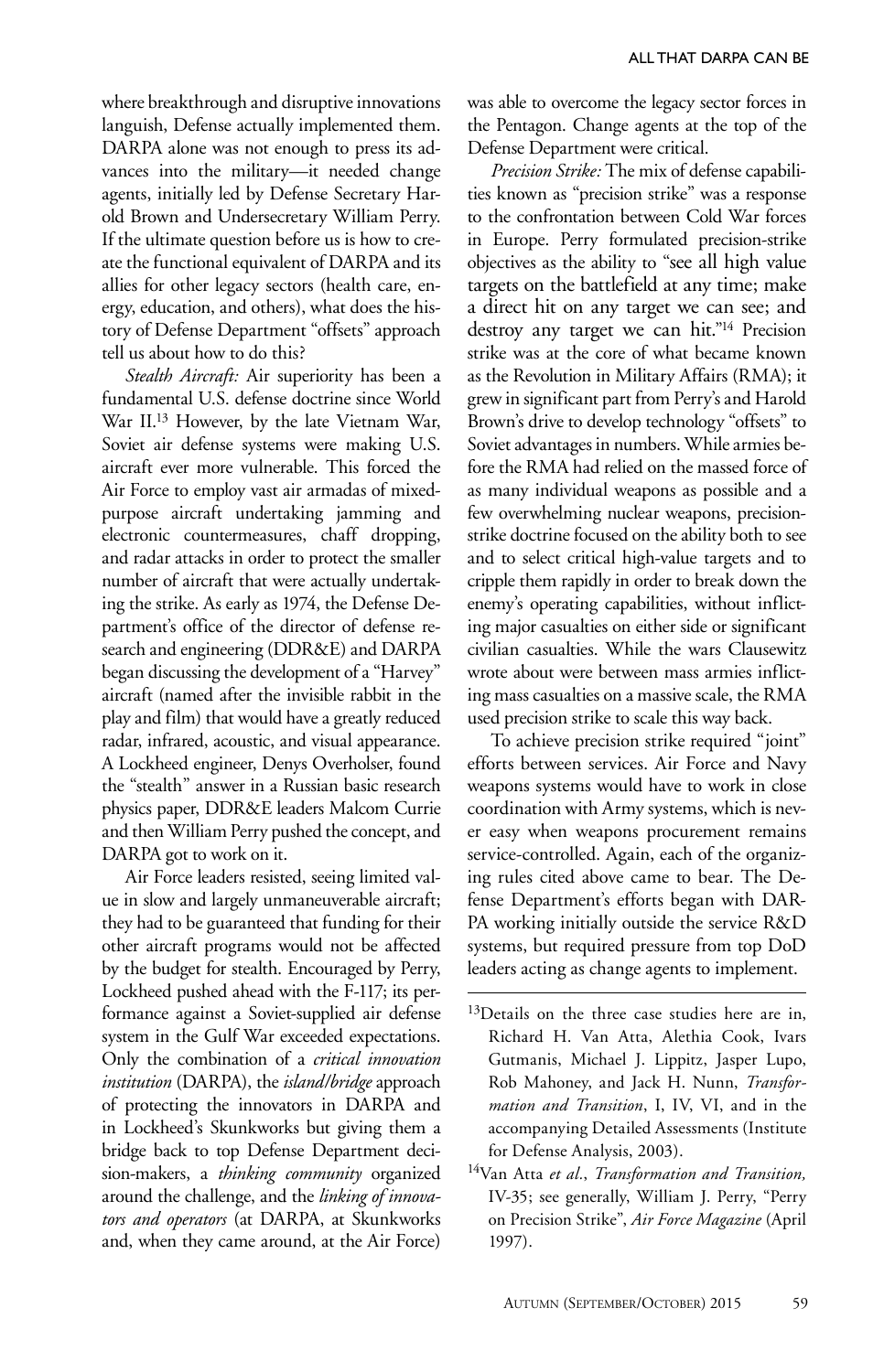*UAVs:* The idea for unmanned aerial vehicles (UAVs, or drones) went through early development stages in both world wars as attack devices, before the advent of guided missiles. There were early Cold War UAV efforts by the Navy and Air Force, and efforts continued until terminated in the 1970s. Despite this halt, today's UAVs are omnipresent on U.S. battlefield and in counterterrorist operations. They undertake a wide range of roles: reconnaissance (using cameras, sensors, and radar), electronic intelligence gathering, long-term surveillance, target designation, communications relays, and, carrying on-board weapons, attacks on specific targets. The U.S. military is approaching the point where it will have more UAVs than manned aircraft. Again, DARPA played a key role in developing the enabling technologies; in the 1970s, it funded R&D in sensors, radar, signal location systems, controls, lightweight and low-visibility airframe structures, long-endurance propulsion, and new operating concepts. Navy Secretary John Lehman, a UAV advocate, provided support for early programs.

But UAVs weren't being developed or produced at a pace where they could make a difference; they weren't scaling up. Using the remarkable performance of RMA technologies in the 1991 Gulf War as proof of the power of advanced technology to transform the battlefield, the Defense Science Board (the Defense Department's leading technical advisory body) called attention to military problems that could be resolved by improved UAV capabilities. In the subsequent Clinton Administration, a trio of defense and intelligence agency leaders, Secretary of Defense William Perry, Undersecretary of Defense John Deutch, and CIA director James Woolsey, pushed for renewed UAV development. In cooperation with DARPA, a new "Advanced Concept Technology Demonstration" (ACTD) process emerged to streamline and accelerate defense technology development and management, but with early cooperation with service users (*linking innovators and operators*). Perry, Deutch, Woolsey, and other DoD *change agents* created a new process—essentially an innovation organization model. It built on DARPA advances (using the island/bridge approach) outside the services, but it involved them in implementing new

defense technologies. UAVs were the pilot for this new ACTD approach.

What, then, do these defense case studies tell us about organizing innovation in legacy sectors? It is vital, first, to bring front-end innovation capabilities to influence legacy sectors. An important lesson from DARPA's ability to bring innovation into a defense sector with deep legacy characteristics has been the importance of critical innovation institutions. These institutions should attempt to embody both connected science and technology (linking scientific research to implementation stages) and challenge approaches (pursuing major mission technology challenges). Again, innovation requires not only a process of creating connected science and technology challenges at the institutional level; it also must operate at the personal level. The critical stage of innovation is face-to-face, not institutional, so while there is a need for institutions where talent and R&D come together, personal dynamics, usually embodied in great groups, are a necessity.

The DARPA "right-left" research can be important to reaching the innovation stage, where program managers contemplate the technological breakthroughs they seek to have emerge from the right end of the innovation pipeline, then go back to the left side of the pipeline to look for proposals for the breakthrough research that will get them there. This process tends to lead to revolutionary breakthroughs that could transform a technology sector. A technology "visioning" process at the outset of the effort appears to be a particular key. The approach results in seeking high-risk but highreward projects.

As discussed, the island/bridge organizational approach for innovation institutions also appears to be important. The innovation team should be put on a protected island apart from bureaucratic influences that can ruin it, so it can focus on the innovation process. The strength of the innovation process will also depend on building a solid thinking community as a source of ideas and support. Because innovation must span numerous steps from research through initial production, means for linking technologists to operators appear to be critical.

Second, change agents will be required to move the innovation toward implementation.